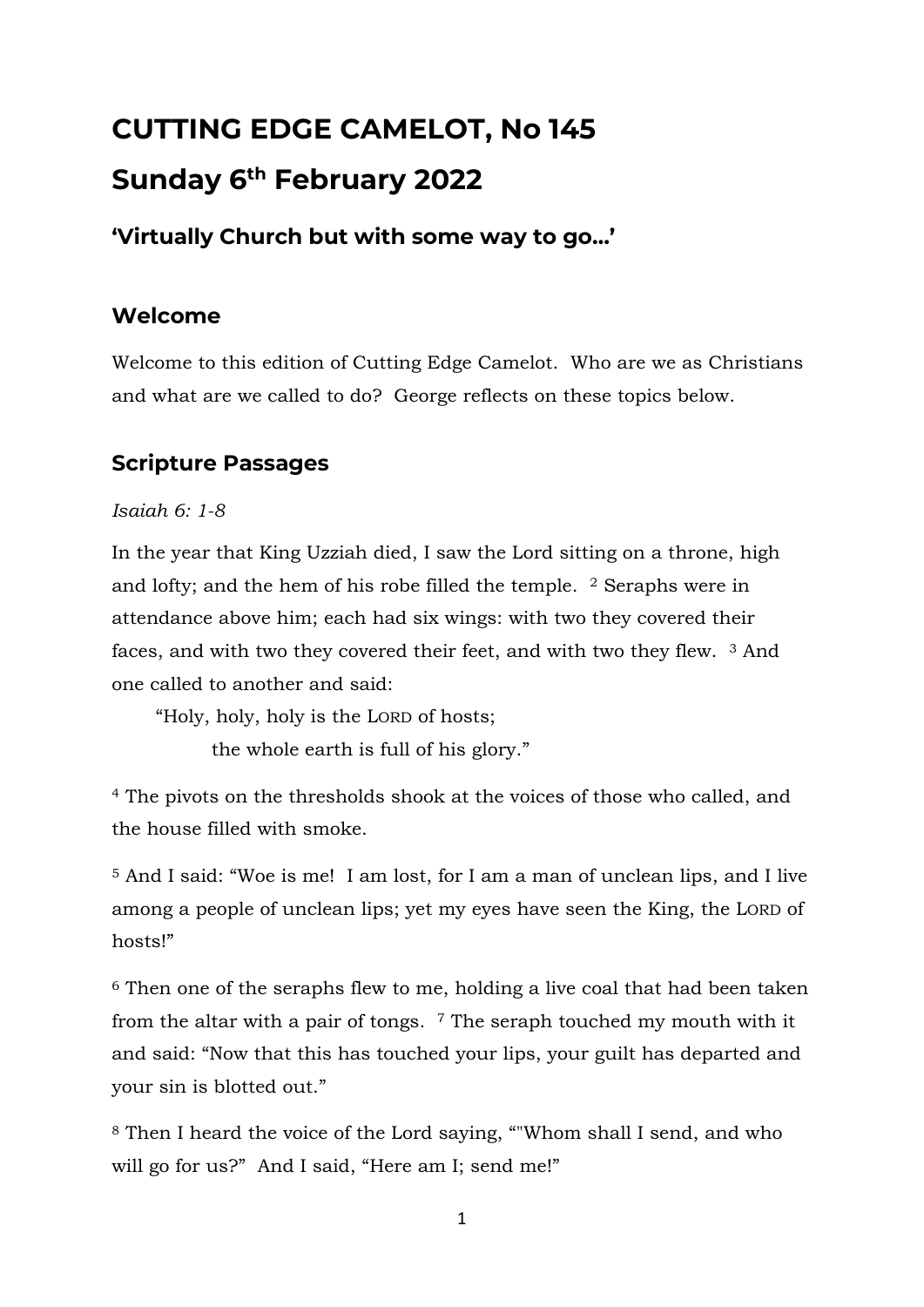#### *Luke 5: 1-11*

Once while Jesus was standing beside the lake of Gennesaret, and the crowd was pressing in on him to hear the word of God, <sup>2</sup> he saw two boats there at the shore of the lake; the fishermen had gone out of them and were washing their nets. <sup>3</sup> He got into one of the boats, the one belonging to Simon, and asked him to put out a little way from the shore. Then he sat down and taught the crowds from the boat.

<sup>4</sup> When he had finished speaking, he said to Simon, "Put out into the deep water and let down your nets for a catch."

<sup>5</sup> Simon answered, "Master, we have worked all night long but have caught nothing. Yet if you say so, I will let down the nets."

<sup>6</sup> When they had done this, they caught so many fish that their nets were beginning to break. <sup>7</sup> So they signalled their partners in the other boat to come and help them. And they came and filled both boats, so that they began to sink.

<sup>8</sup> But when Simon Peter saw it, he fell down at Jesus' knees, saying, "Go away from me, Lord, for I am a sinful man!" <sup>9</sup> For he and all who were with him were amazed at the catch of fish that they had taken; <sup>10</sup> and so also were James and John, sons of Zebedee, who were partners with Simon.

Then Jesus said to Simon, "Do not be afraid; from now on you will be catching people." <sup>11</sup> When they had brought their boats to shore, they left everything and followed him.

#### **Reflection**

Isaiah is granted a vision of God that amazes him, fills him with awe, and give him deep sense of his own sinfulness. His sinfulness is symbolically purged. He realises that the vision has been granted for a purpose. When he hears a voice asking 'Whom shall we send, and who will go for us?' he, as it were, puts his hand up. 'Here am I. Send me.'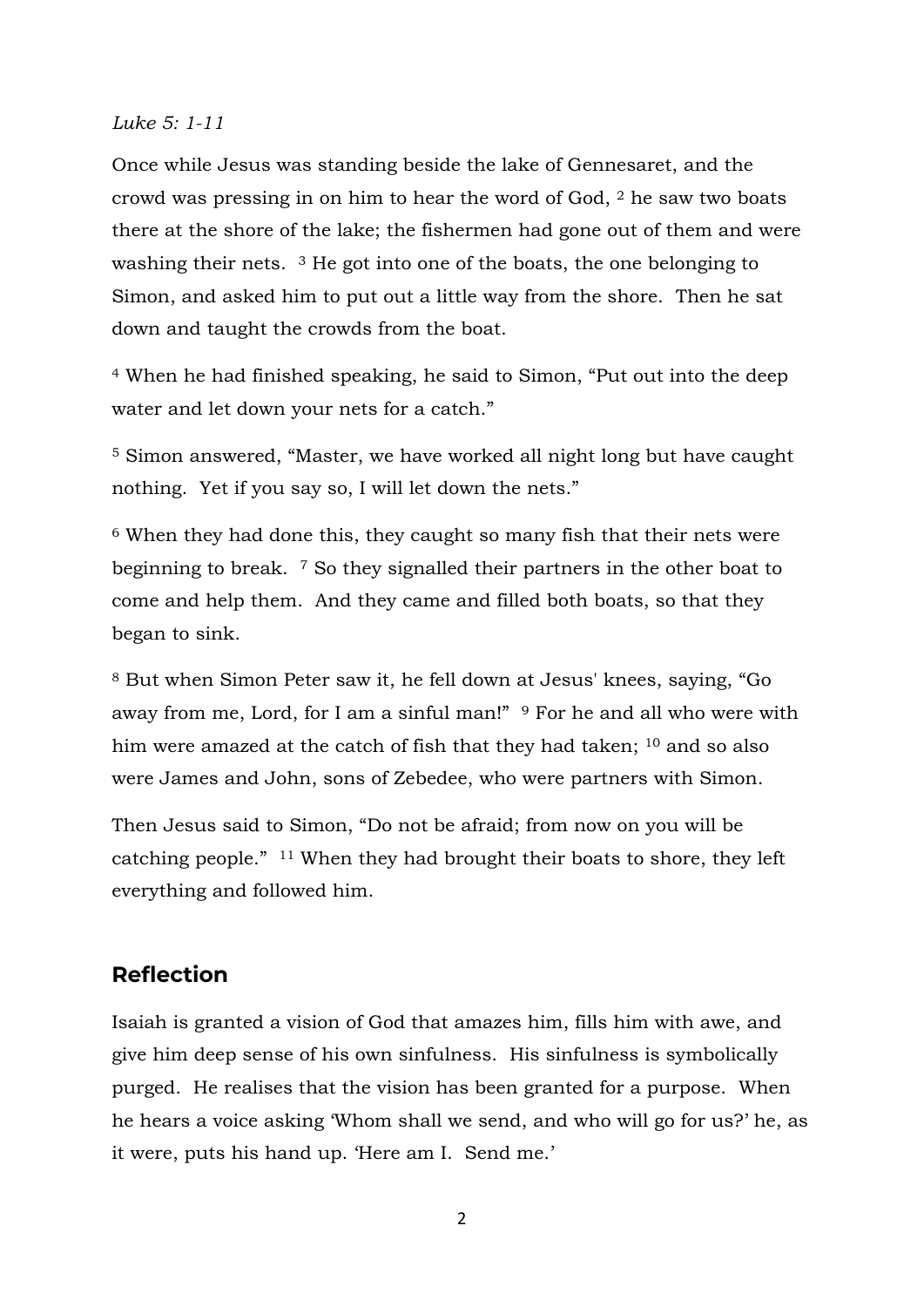In a very different way, something of the same thing happens to Simon Peter in the reading from Luke. He and his partners have been out all night fishing. They have returned having caught nothing, and are now packing up. Jesus asks to borrow one of their boats, from which to teach the people standing on the shore. Simon is evidently in the boat with him. When Jesus has finished, he tells Simon to have another go at fishing.

Simon is a professional fisherman. He has been trying all night to catch fish, and they are just not there. Sometimes it's like that. He is tired. It is time to go home. Why do what this carpenter from Nazareth suggests? But he does. The catch is enormous. Simon senses the hand of God in what has happened. Like Isaiah, he is overcome by a deep sense of his own sinfulness. He is afraid. 'Don't be afraid', says Jesus. 'Come with me and catch people.' And Simon, his brother Andrew, and their partners James and John, all drop everything and become followers of Jesus.

John Greenleaf Whittier refers to this episode in his hymn *Dear Lord and Father of Mankind*.

> *In simple trust like theirs who heard, beside the Syrian sea, the gracious calling of the Lord, let us, like them, without a word, rise up and follow thee.*

(If we asked Mr Whittier why he calls the Sea of Galilee the 'Syrian' sea, when it isn't in Syria, I think he would reply that at the time Palestine was part of the Roman province of Syria - and "Sea of Galilee" or "Lake Tiberias" wouldn't fit the metre of the hymn).

It is a hymn often sung at funerals. Suppose that after a funeral a stranger approaches us and says, 'I saw you singing that hymn. What does it mean to rise up and follow Jesus?' How might we reply?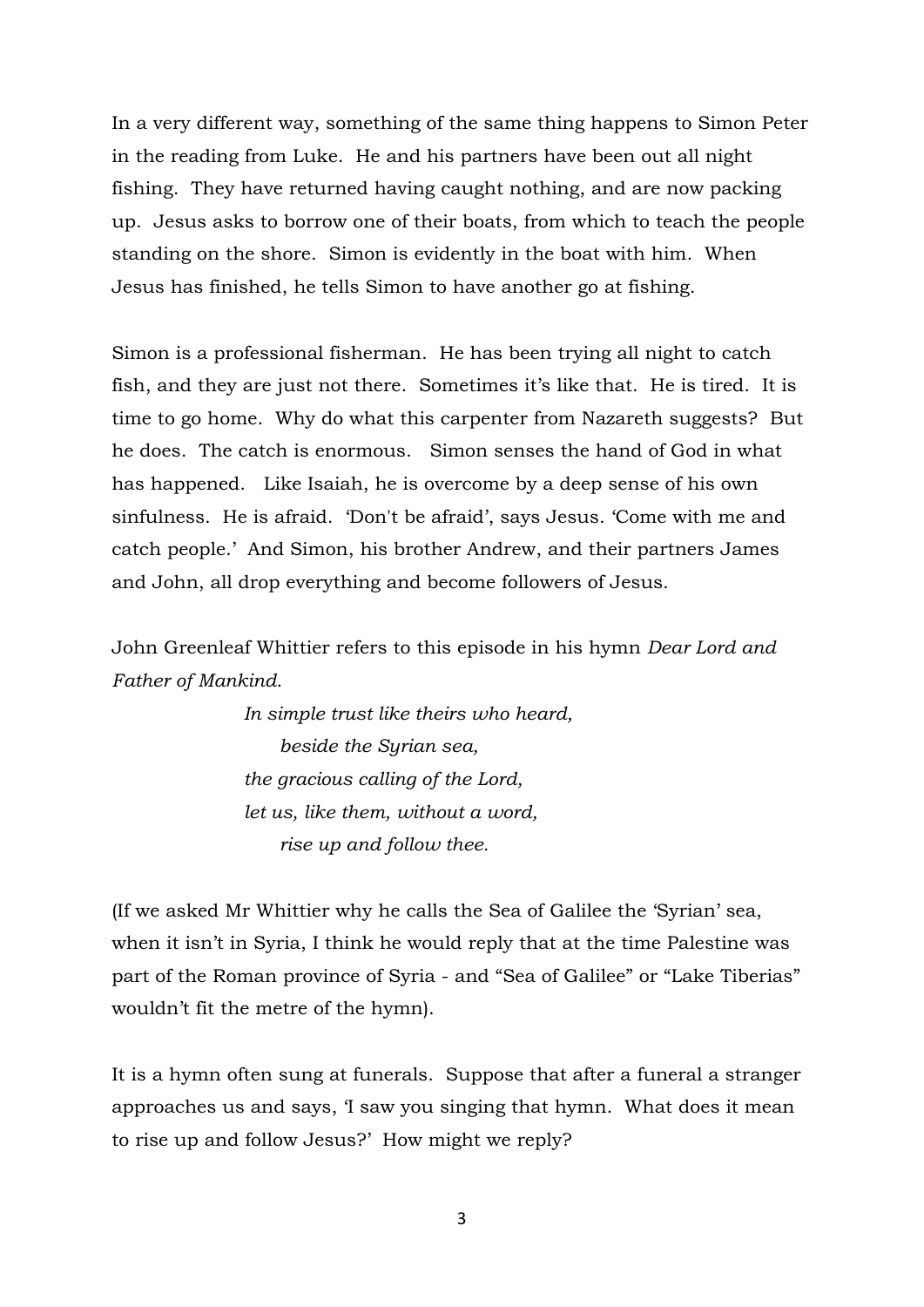The hymn itself provides a starting point. To be a follower of Jesus may look like a life-style choice on our part, but it isn't. Faith in God is not something we can decide on for ourselves, perhaps having looked at all the major world faiths and decided that Christianity suits us best. It is a gift from God. Jesus calls us to receive that gift because he has chosen to do so.

There was and is something extraordinarily attractive about Jesus. So when he calls us (and when we allow ourselves to hear the call) we drop what we are doing and respond 'in simple trust', not knowing what the future will hold, imposing no conditions; and before long following Jesus becomes the overriding priority in our lives.

Simple trust is needed too because being a follower of Jesus takes us into the mystery of God. God has revealed his nature to us in the person of Jesus, and so has enabled us to love him and in that way come to know him. But to know him intellectually, to make him part of our scientific knowledge, is far beyond what our human minds can do. We can't even prove that God does or does not exist.

So whenever in the Bible heaven and earth, this world and the next, touch each other or overlap (the Resurrection is one example), we are likely to be faced with mystery and have to accept 'in simple trust' things we cannot fully understand or explain. If we insist on a full understanding before we will believe, we will never believe. One of the great figures in the history of the Church used to say 'I believe in order that I may understand'. It has to be that way round.

To be a follower of Jesus is to enter into relationships. The most important is with Jesus himself and therefore with God. God's very nature is love, and a relationship is needed within which that love can be expressed. But it doesn't stop there.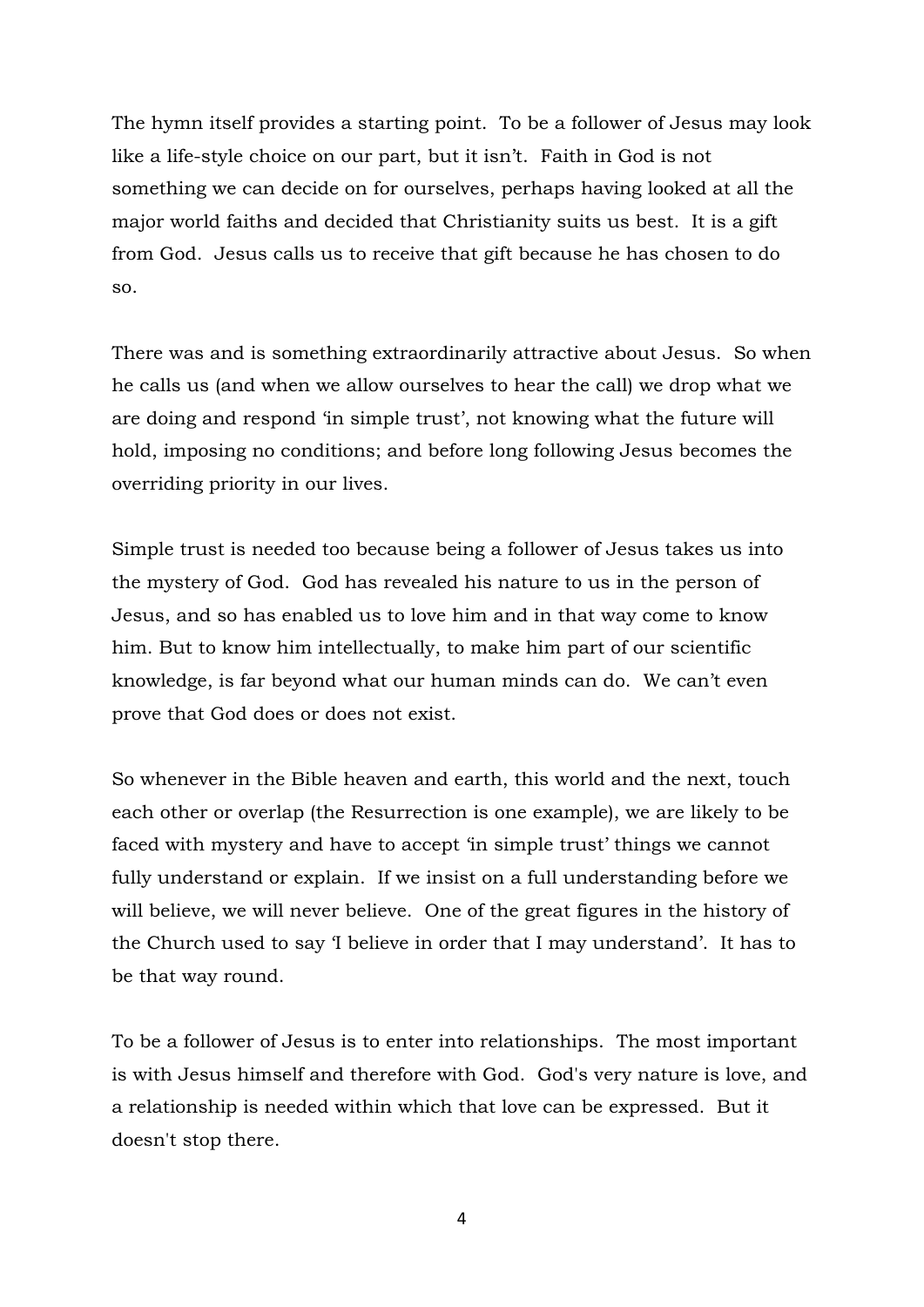Followers of Jesus become, through baptism, members of the Church. St Paul speaks of the Church as Christ's body on earth, remembering what Jesus had said to him on the road to Damascus. Membership of the Church gives all Jesus' followers a relationship with each other. We are all in it together. And 'it' is the shared endeavour of completing the task Jesus gave to his first followers of 'making disciples of all nations'. It is a task we perform as individuals through the witness of our lives. But it calls for much more than we can do as individuals. It requires us to join forces and, in all sorts of different ways, act collectively as members of a Church community.

To begin with, our concern as followers may be with our own personal salvation. People may ask us 'Are you saved?' and perhaps we may wonder if we are. But then comes a confidence from realising that we are in the hands of God who loves us with an unconditional, limitless love, from which nothing can separate us. It is a love that includes a similarly unconditional, limitless forgiveness. Concern for our own salvation then starts to fade. We become more focused on how, as Archbishop William Temple put it, the Church exists for the benefit of those who are not its members. We realise that we ourselves are called to live our lives for others, both within and outside the Church.

And so - a small point but an important one - we don't attend Church services for what we get out of them, but for what we can contribute to them. We may hope to hear a sermon that arouses our interest and strengthens our faith. We may hope to sing uplifting hymns that will take us out of ourselves. But we go to worship God in fellowship with other church members, to add our voice to theirs in singing and in saying 'Amen' or 'Hear our prayer'. And we go because perhaps (who knows?) our presence at the service may help to give comfort and support to someone else in the congregation who is needing that support more than we will ever know.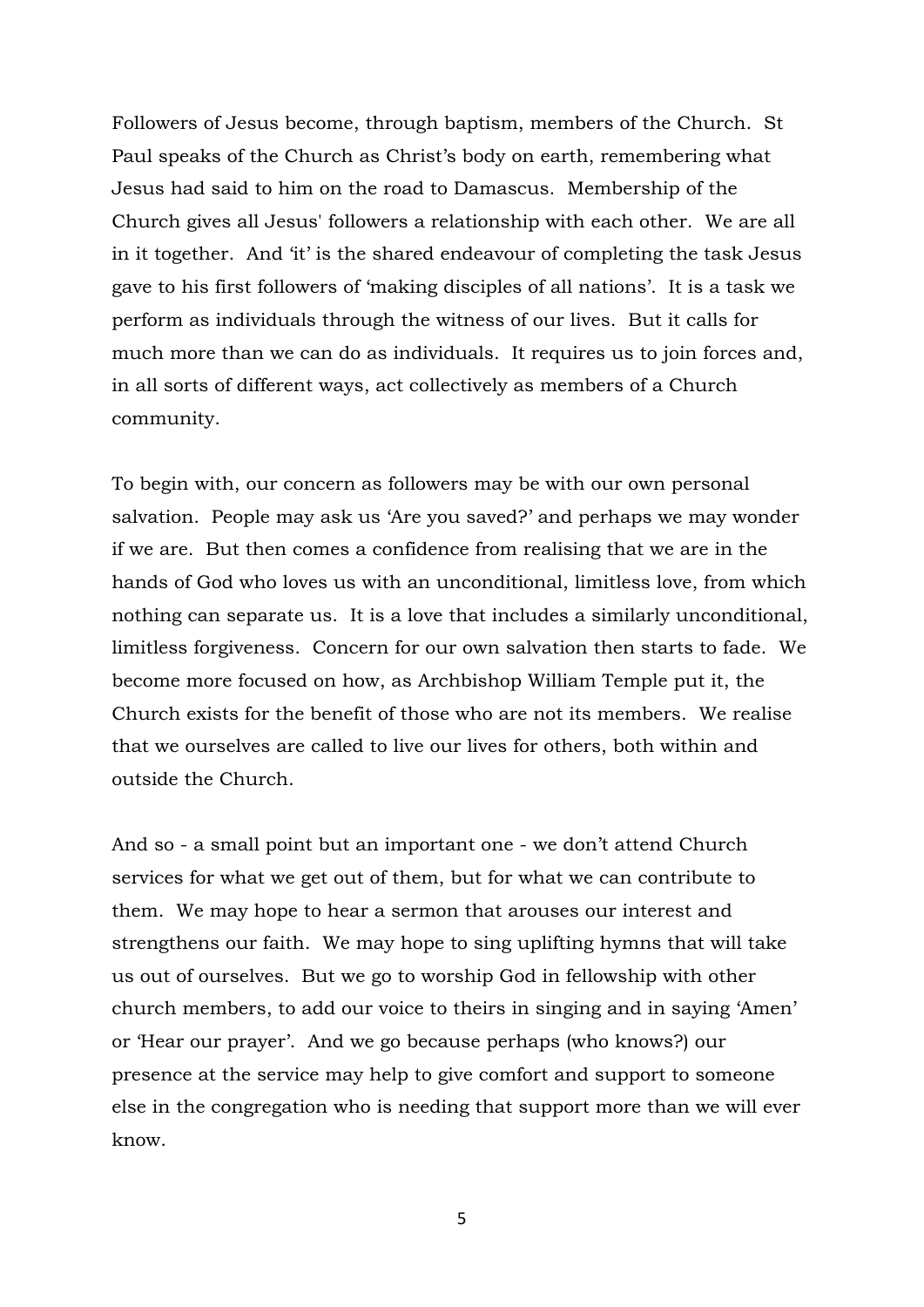Jesus calls us to be his followers. If we respond, he may later call us to do more. Some of us will remember Ron Oswald, a retired priest who lived and took services in the Camelot Group. He once said to me "The fact is, George, once the Lord gets his foot in the door, one thing tends to lead to another." When it does, and we are asked to take on some role in the life of the Church, our immediate reaction may be to think that we couldn't possibly. It's not our thing. We are not up to it, wouldn't be good at it. And anyway we haven't the time, and perhaps are privately worried about the expense.

Such reservations are almost a qualification for the job. Think Moses, think Jeremiah even think St Paul. We followers of Jesus, members of his Church, are here to do what he wants done, when and how he wants it done. If he is calling us to do something, he will ensure that we have all the resources we are going to need.

It is his Church and in these troubled times it is comforting to remember that he is in charge. If we remain faithful, he will not allow it to fail.

*George*

#### **Points for Prayers**

- To trust God's love for us and to know what it means to follow Jesus
- Giving thanks on this seventieth anniversary of the Queen's accession
- Continued thanksgiving for the care, skill and courage of NHS workers and that they will not be overwhelmed by the demands on them in the winter period
- Those whom we know who are facing illnesses of all kinds and have recently been bereaved
- Impact of energy prices on poorest and most vulnerable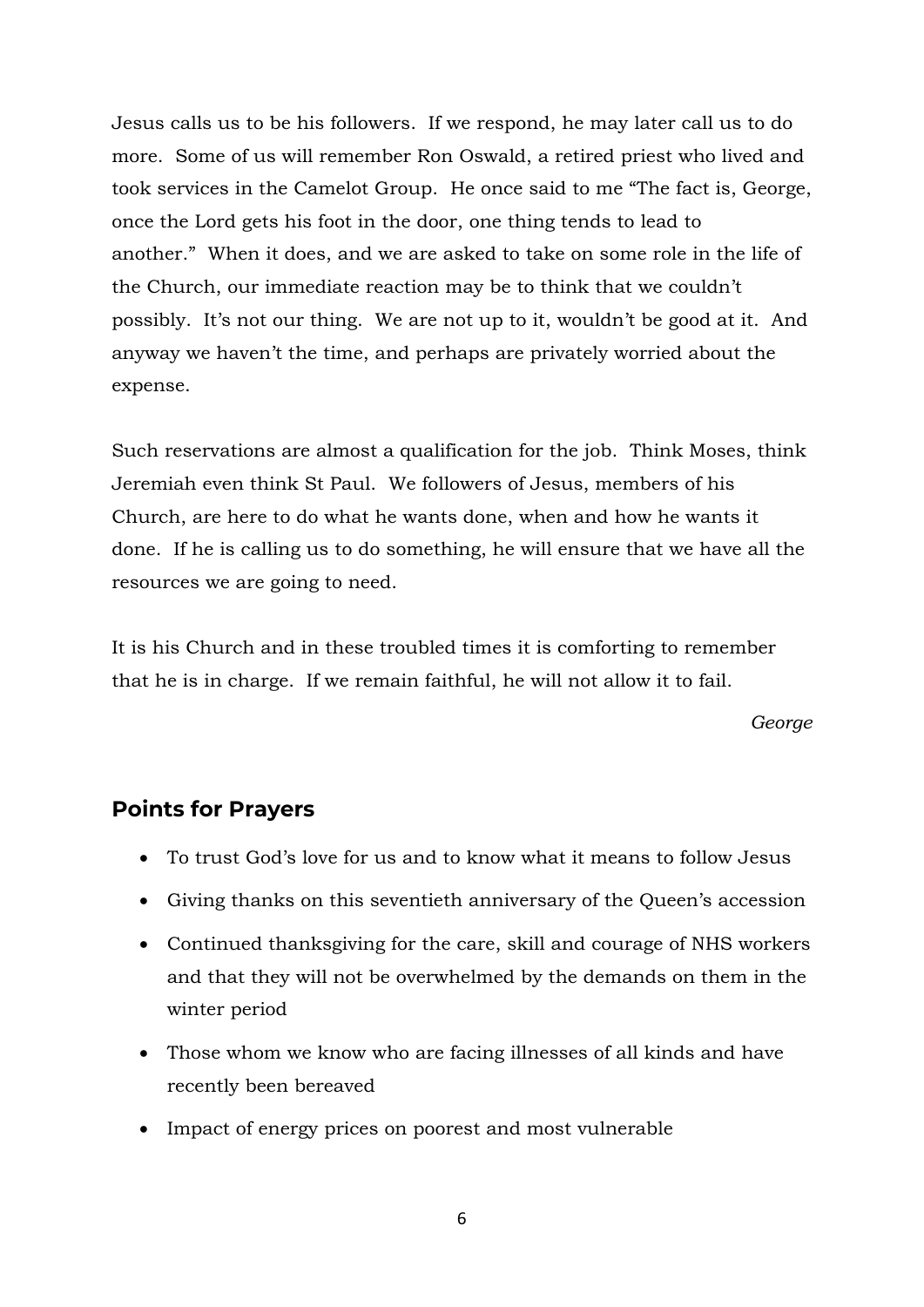- Our curate Anna and her family as they prepare for their move to Cornwall
- Bishop Ruth and the rest of the Diocesan staff as they take on additional responsibility in this vacancy in See
- For the choice of a new Bishop, someone who shares God's heart for this Diocese
- For Elliscombe House in Higher Holton now reopened and for its first residents
- For North Cadbury Church School and other local schools
- Prayers and thanksgiving for contributions to the foodbanks and for those helping to take these to the foodbanks.

#### **Hymn**

George refers in his reflection to the hymn 'Dear Lord and Father of mankind.'

# **Services for February**

| Sunday 6 <sup>th</sup> February  | 9.00 am Communion, Yarlington           |
|----------------------------------|-----------------------------------------|
| Sunday 6 <sup>th</sup> February  | 9.30 am Camelot Matins, North Cheriton  |
| Sunday 6 <sup>th</sup> February  | 11.00 am Group Communion, North Cadbury |
| Sunday 13th February             | 9.30 am Communion, Galhampton           |
| Sunday 13th February             | 9.30 am Communion, North Cheriton       |
| Sunday 13th February             | 9.30 am Matins, Blackford               |
| Sunday 13th February             | 11.00 am Sunday Worship, Holton         |
| Sunday 20 <sup>th</sup> February | 9.30 am Communion, Compton Pauncefoot   |
| Sunday 20 <sup>th</sup> February | 11.00 am Communion, Maperton            |
| Sunday 20th February             | 11.00 am Sunday Worship, North Cadbury  |